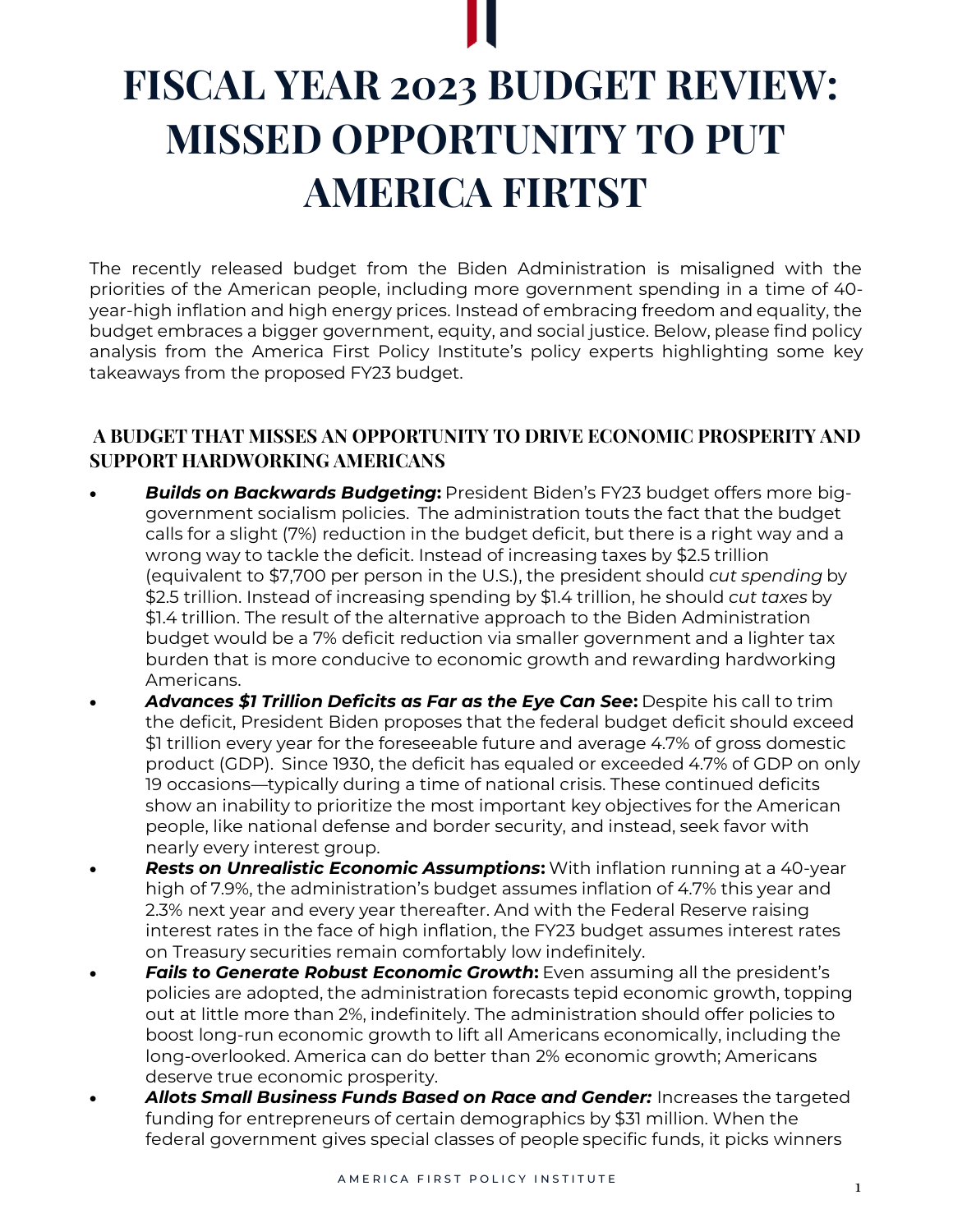and losers based on race or gender and is not putting *all* Americans first. These groups do not need a special budget line item to succeed; they need a government that gets out of the way and an economic environment that embraces [free-market](https://www.nationalreview.com/2020/09/free-market-capitalism-best-for-poor/)  [capitalism.](https://www.nationalreview.com/2020/09/free-market-capitalism-best-for-poor/)

- *Focuses on Climate Change Instead of Economic Growth:* The president's budget provides \$10 million in additional funds for small businesses to be more "resilient to climate change." Small business owners do not need to be pawns for the climate agenda. By wasting money on these projects, investments are driven away from more profitable ventures, where they should be allocated.
- **Uses Taxpayer Funds to Artificially Replace Fossil Fuel Jobs:** The Biden Administration seeks to replace fossil fuels with green energy. This would cause a significant number of jobs to be eliminated. To compensate, the Biden Administration would use taxpayer funds to create "green" jobs for those who lost theirs due to the Biden Administration's anti-traditional energy policies. Instead of attempting to end fossil fuels, the United States should have a policy that embraces all energy sources and rewards American energy innovation.
- *Risks Higher Inflation with Massive Spending Plan:* This plan massively increases spending in every cabinet agency, which will likely cause the "inflation tax" on the wages of American workers to skyrocket further. The government needs to cut spending to begin toclimb out of our \$30T debt.

# **A BUDGET THAT INCENTIVIZES HUMAN TRAFFICKING, PROLONGS THE BORDER CRISIS, AND PRIORITIZES ILLEGAL ALIENS OVER AMERICAN CITIZENS**

- *Pays the Legal Fees of Illegal Aliens*: The budget provides \$4.5 billion in mandatory funding over 10 years to provide legal defense for immigrants facing removal. In practice, the federal government is potentially providing legal representation for criminal aliens who are slated to be deported from our country.
- *Cripples ICE:* In addition to a \$150 million cut to Immigration and Customs Enforcement (ICE), the budget is requesting 11,000 fewer detention beds—from [34,000 to 25,000.](https://cis.org/Arthur/Biden-Moves-Cut-ICE-Detention) This will make it significantly harder for ICE to conduct removals as holding capacity is diminished. This is a not-so-subtle way of eliminating ICE and increases the likelihood that illegal aliens are released into communities across the Nation.
- **The Wall Stays Unbuilt:** The FY23 budget allocates only \$19 million for border fencing and other border infrastructure, which is a vast mismatch given the continued need for an effective border wall system along portions of the border. Meanwhile, the \$350 million in purchased border barriers for wall construction continues to rust. There are no plans to use the allocated \$1.9 billion from the FY22 omnibus appropriations bill that maintained border wall funding and instead will be used for activities like [cutting down brush](https://www.washingtontimes.com/news/2022/mar/28/joe-bidens-budget-siphons-money-border-wall/) around the border.
- *Focuses Immigration Review on Being "Equitable:"* Given recent announcements by the Department of Justice (DOJ) and the Department of Homeland Security (DHS) regarding the need to make the immigration system "fairer and more equitable," we know funneling more money into Immigration courts is an attempt to subvert existing law and allow politics to drive immigrationrelated adjudication. This will allow political leaders to process claims without a thorough review, possibly granting dangerous criminals status to remain in the United States. The proposed budget doubles funding for the Executive Office for Immigration Review, with \$1.4 billion dedicated to immigration courts and another \$150 million being spent on federal legal representation of non-citizens to expedite cases. The administration is advancing the narrative that there is an eminent need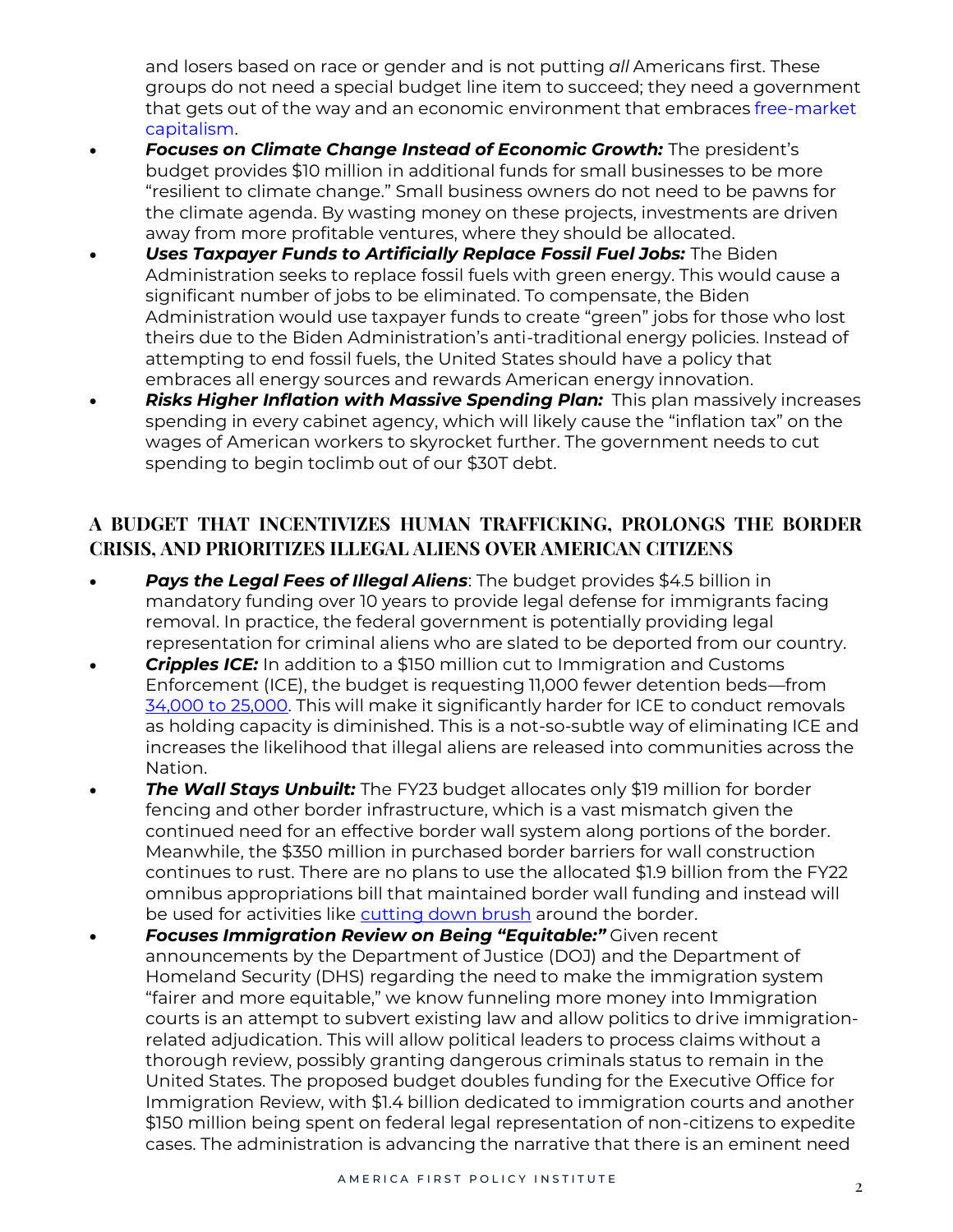to clear the backlog of cases, but they are really trying to advance their political agenda before Congress can respond with oversight.

- *Recklessly and Dangerously Expedites Asylum Claims:* The budget proposes a 700% increase to the U.S. Citizenship and Immigration Services (USCIS). Currently, approximately 70% of asylum applications are deemed to be unmeritorious. Couple this with recent guidance from DOJ and DHS that asylum claims do not have to go before Immigration Judges but rather before asylum officers at USCIS, resulting in a dramatic spike in immigrants coming into the U.S. with little to no scrutiny. The Biden Administration is simply trying to resolve its capacity issue by releasing countless improperly vetted people into communities across the Nation.
- *Does Not Adequately Support the Border Patrol***:** Amidst the worst border crisis in our history, and Border Patrol continually apprehending more than [150,000](https://www.cbp.gov/newsroom/stats/southwest-land-border-encounters)  [illegal aliens each month-](https://www.cbp.gov/newsroom/stats/southwest-land-border-encounters) funds are allocated to hire only another 300 agents—less than a 1% increase.
- *Fails to Uphold Policies that Secure the Border, Snubs the Courts***:** There are no funds allocated to the effective Migrant Protection Protocols ("Remain in Mexico" policy), which required asylum seekers to remain in Mexico during the duration of their proceeds, despite a court order that Biden's DHS must re-implement them.

## **A BUDGET THAT MISSES THE MARK FOR EDUCATION OPPORTUNITY**

- *Continues the Federal Take Over of Education***:** The Biden Administration's FY 23 Budget requests \$88.3 billion in discretionary spending for the Department of Education, an \$11.9 billion increase over the FY 2022 enacted amount of \$76.4 billion. This is in addition to the \$180 billion in federal relief COVID-19 funding Congress appropriated to assist states in reopening schools and addressing achievement losses for students. There is little accountability for these investments, and student test scores indicate significant learning loss. Rather than taking money from the taxpayer and spending it in a one-size-fits-all approach and a radical education agenda, the American people would be better suited if the states remained in control.
- *Misses the Mark for Helping Low-Income Students***:** The Biden Administration FY23 budget more than doubles the Title 1 funding allocated for states. The purpose of Title I funds is to assist schools serving a many students in poverty. Without the long-overdue reforms needed to help bring accountability and greater parental choice, a money-only approach does nothing to reverse the decline in education outcomes for the most vulnerable students.
- *Stalls Progress on Advancing School Choice Policies***:** During the 2020-2021 school year, there was a 7% increase in charter school enrollment, and, to date, 79 bills seeking to expand parents' rights in schools have been pre-filed or introduced in 26 states. In a year where parents have been clamoring to help get access to a quality education for their children, the Biden Administration Budget does not reference parents or any school choice expansion efforts.
- *One BILLION Dollars to Double Health Professionals:* The proposed spending plan includes \$1 billion for new school-based health professionals, counselors, social workers, and nurses. The public school system already employs over 3.2 million fulltime teachers and over 90,850 school principals nationwide. From 1999 to 2019 there was a 45.5% increase in school administrators. Providing mental health support helps students receive needed services, but there is no need to add one billion dollars to pay for more adults in public education when there are already funded professionals in the community.  Collaborations with community mental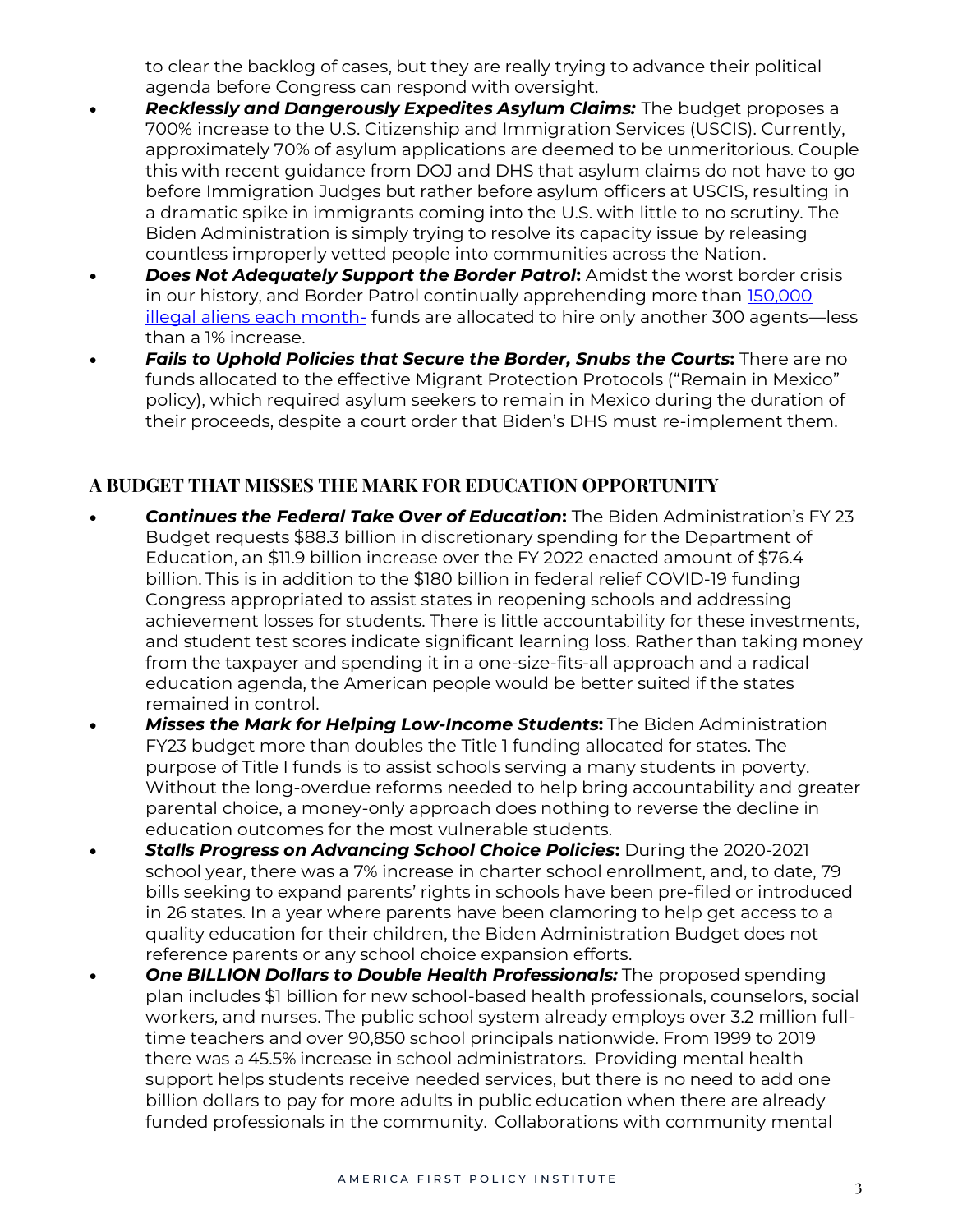health providers and the host schools can support the mental health needs of students and families while also not double paying for an already provided service.

# **A BUDGET THAT PRIORITIZES "RACIAL EQUITY" OVER SAFE COMMUNITIES**

- *Focuses on "Racial Equity," not Justice:* Spends \$367 million on "police reform, the prosecution of hate crimes, enforcement of voting rights, and efforts to provide equitable access to justice," all to address "[long-standing inequities](https://americanmilitarynews.com/2022/03/bidens-2023-budget-adds-30-billion-police-funding-expands-atf/)" in the criminal justice system. These priorities put racial equity goals ahead of safe communities and will further tie the hands of law enforcement and prevent them from making America's communities safe. As one example, such efforts to achieve "equity" in the city of New York resulted in a [significant spike in violent crime.](https://www.foxnews.com/us/new-york-city-reforms-race-created-more-problems-expert) There cannot be disparities in the criminal justice system; priorities must reflect equal justice for all.
- *Boosts "Domestic Terrorism" Funding While Eyeing Political Opposition:* Boosts domestic terrorism investigations by \$33 million despite the potential to use such tools to target individuals and groups who disagree with the administration's agenda, such as parents at school board meetings. DHS has also used terrorismrelated language when describing those who have concerns over election fraud or questioning the established narrative on COVID-19.
- *Provides Too Little Too Late for Law Enforcement:* Invests \$17.4 billion to combat violent crime and another \$3.2 billion in discretionary resources for state and local grants to support law enforcement, crime prevention, and community violence intervention. In addition, this investment comes as liberals across the country have embraced derisive rhetoric on law enforcement and a "Defund the Police" principle, and after a crime epidemic has plagued our Nation, including 12 cities that broke their annual homicide rates. Spending more federal money while liberal leaders in local communities continue to try to defund the police subsidizes bad behavior.

#### **A BUDGET THAT UNDERMINES AMERICAN VALUES**

- *Abandons the Great American Principle of Equality and Instead Worships at the Altar of Equity***:** The main budget document uses the word "equity" 75 times, "equitable" 38 times, "diverse" or "diversity" 16 times, and "inclusion" or "inclusive" 18 times.  Comparatively, the budget uses the word "equal" or "equality" only 16 times, "freedom" just three times, "liberties" once, and does not include "liberty," "Constitution," or "constitutional rights."
- *Bolsters Big Government Control Over Second Amendment Embracing Citizens:* The Budget includes \$17.4 billion, a \$1.7 billion increase—13% over the FY22 enacted level—for the Bureau of Alcohol, Tobacco, Firearms, and Explosives (ATF) to enforce new rules created without Congress's approval, and existing gun laws that infringe on American gun owner's Second Amendment rights. This funding would include hiring more than 140 new agents, intel analysts, and other personnel; hiring an additional 160 new investigators to carry out a flawed zero-tolerance policy against gun dealers and manufacturers for minor errors, including ones that may not even be their fault.
- *Erodes Religious Liberty Protections in Healthcare:* The administration's FY23 Budget eliminates the Department of Health and Human Services (HHS) Office of Civil Rights Conscience and Religious Freedom Division, which is tasked with making sure that all HHS regulations are in line with religious liberty protections and privacy laws. The Biden Administration must make religious liberty protections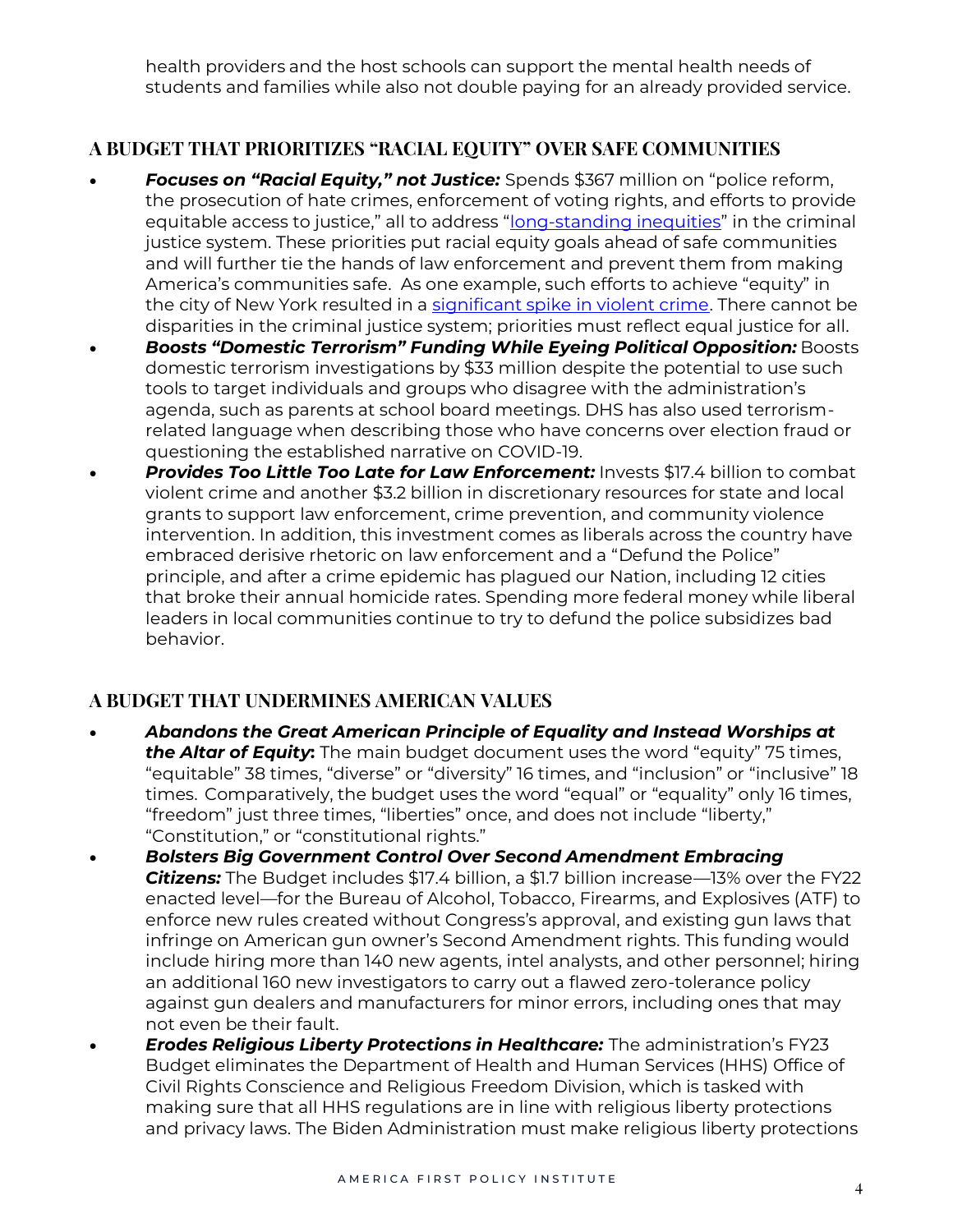a priority and reinstate the mechanisms for ensuring religious liberty protections in healthcare policy through the Department of Civil Rights.  

- *Spends Millions of Dollars for "Racial Justice" in the Great Outdoors***:** The budget calls for \$48 million to "build a more equitable national parks system" and "tell the story of historically underrepresented and marginalized groups." The left needs to stop looking for racism at every turn, even in the great outdoors, and instead, bring us together by putting ALL Americans first.
- *Expands Mail-In Ballots on the Taxpayer Dime***:** The budget moves to incentivize and expand mail-in ballots. The proposal allocates \$5 billion for the 2023-2032 time period toward subsidizing official ballot materials for the purpose of making them free to mail while enhancing the Postal Service's work in underserved areas. Mail-in ballots are [shown](https://www.rasmussenreports.com/public_content/politics/elections/election_2020/most_say_mail_in_voting_worked_but_47_say_fraud_likely) to cause voter skepticism, an opportunity for fraud, and decreased transparency.
- *Proposes Expensive Solutions to Incorrectly Identified Election Integrity*  **Problems:** The budget allocates \$10 billion in 2023, to be expended over 10 years through grants administered by the Election Assistance Commission (EAC), to fund measures securing elections. The vagueness of the language of regulation around these grants is concerning. Additionally, the EAC has received significant allocation in the past and has not solved [underlying election integrity issues.](https://americafirstpolicy.com/latest/the-top-25-common-sense-state-election-integrity-reforms) The issues plaguing election integrity in the past decade have not had to do with a lack of knowledge and data but rather either a failure to execute sound policy or states ignoring existing law in consideration of 'emergency' measures.
- *Politicizes Election-Related Grants to States:* The budget allots \$250 million through September 30, 2024, for grants to states on a competitive basis for projects that the Biden Administration deems will have a significant impact on the improvement of the administration of federal elections. Some of the qualifying items are controversial, such as vote by mail. Since the Biden Administration is the decision-maker in which states qualify for these competitive grants, there is an opportunity for unequal distribution of these grants based on the election reforms the state has passed. This proposed funding also comes at a time when states have record budget surpluses of their own.

#### **A BUDGET THAT PRIORITIZES BUREAUCRACY OVER FREEDOM & OPPORTUNITY**

- *Boosts Federal Bureaucrat's Already-Inflated Pay:* The Biden Administration proposes increasing federal employee pay by 4.6%, and this pay raise will automatically become law unless Congress rejects it. Federal employees already make 17% more than comparable private-sector workers. Instead, the government should be bringing bureaucrats' pay in line with what they would earn in the private sector.
- *82,000 more Federal Bureaucrats:* The budget calls for a federal hiring surge that would expand the civil service by 82,000 positions. This would further increase Washington's already bloated bureaucracy. The federal workforce should instead be reduced by 10% through attrition, operating more efficiently for the American people.
- *Bloats the Bureaucracy Instead of Empowering Individuals and Families:* The Biden Administration requests \$71.9 billion in discretionary funding for the Department of Housing and Urban Development, a \$12.3 billion or 21% increase from the 2021 enacted level. This increased spending would provide additional funding for homelessness programs, housing welfare programs, and increased regulatory barriers to the housing industry. Rather than simply increasing spending, the Biden Administration should focus on pulling the federal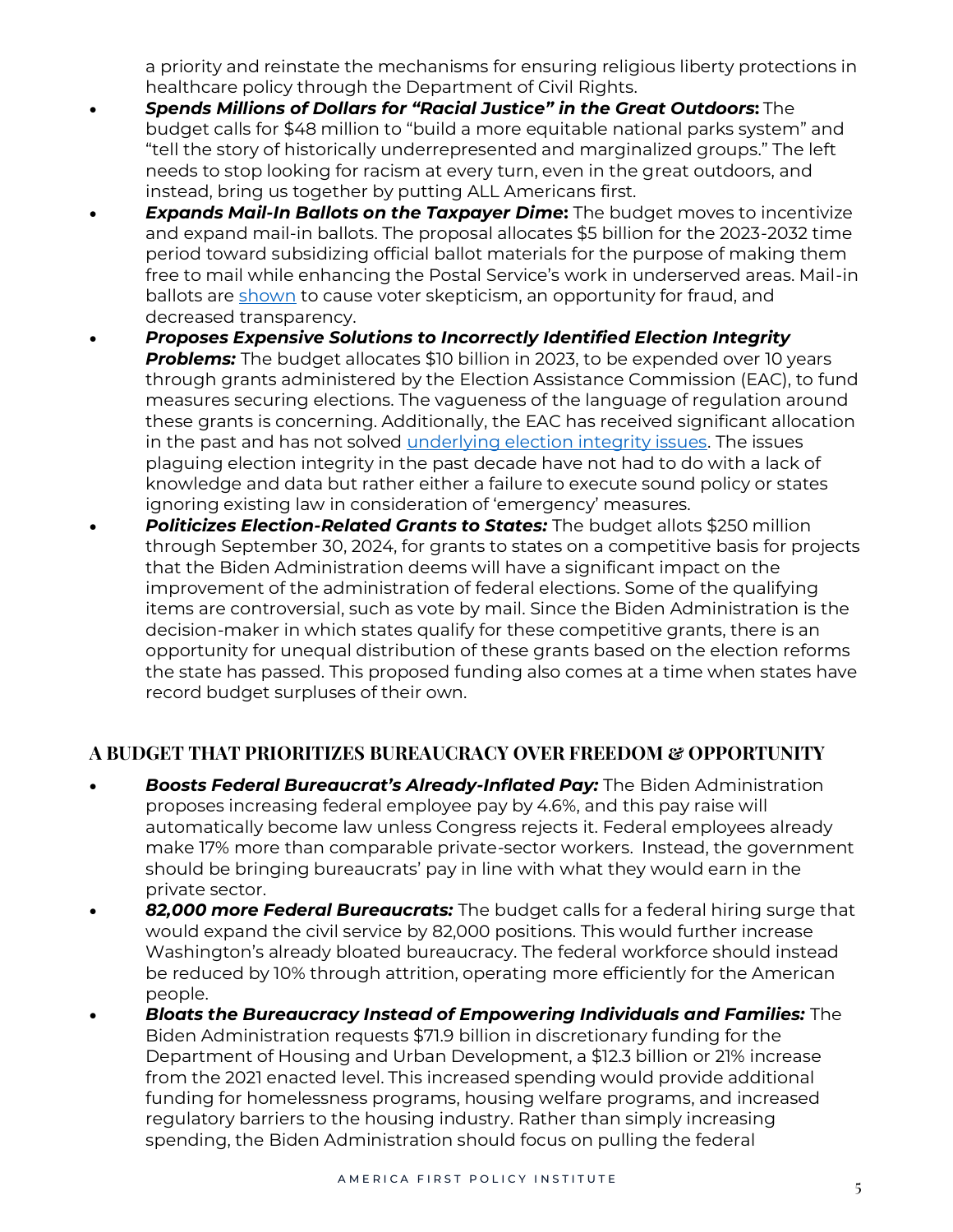government back and letting the free market, families, and local communities respond to America's needs.

- *Funds Additional Regulation:* The budget proposes \$86 million in grants to regulate the housing industry further and strip local communities of their governing autonomy, particularly by reinstating the Obama-era Affirmatively Furthering Fair Housing mandate, which requires localities to track their diversity measures through a cumbersome reporting process. This will only continue to drive up the cost of housing and increase the size and scope of the federal government, all in the name of radical social experimentation.
- **More Problems, More Spending:** The FY23 budget proposes a \$580 million increase in homelessness spending, even though more spending has done nothing to help the problem. Instead of throwing more money at the homeless, the Biden Administration should focus on the key causes of homelessness: drug abuse and mental illness.

#### **A Budget that Puts A Key National Security Priority Last**

- **Shortchanges Our Nation's Defense:** Biden's budget request is inadequate misaligned in its priorities, and so falls short in to equipping our Nation to protect Americans and deter adversaries. While the administration touts the \$813 billion as a record increase, such an increase does not factor in today's record inflation. In addition, the budget should better prioritize China as our Nation's top strategic threat by focusing on needed defense investments – particularly nuclear capabilities and strengthening our naval fleet, both of which would experience cuts under this budget.
- *Subsumes American Interests below Multilateral Commitments and Unrelated*  **Initiatives:** The Biden Administration promises-intends to send more hard-earned American taxpayer money abroad in support of empty, unenforceable international promises—requesting a staggering \$11 billion to support the president's pledge to quadruple international climate finance, including \$1.6 billion for the Green Climate Fund.  The budget also includes a 14% increase in the Department of State and the United States Agency for International Development budgets, including \$4 billion toward international organizations under the banner of "affirming U.S. alliances," with little transparency into how those organizations help us advance our priorities, and more than \$2 billion to address the climate. Allocating such large sums without accountability or visibility into their effectiveness, particularly amid today's inflationary environment, distracts from rather than helps defend our Nation at one of the most vulnerable moments in its recent history.

## **A BUDGET THAT ERODES ENERGY INDEPENDENCE & JEOPARDIZES LOW COST AND RELIABLE ENERGY**

- *Prioritizes Costly Climate Activism Amidst Rampant Inflation:* The president's budget keeps the Biden Administration's sweeping climate agenda front and center. Instead of addressing the challenges facing Americans (like higher energy prices), the president's budget proposes more government spending and greater levels of federal oversight of energy markets—with \$44.9 billion for its climate agenda, a \$16.7 billion (60%) increase from FY2021.
- **Jeopardizes American Energy Independence:** Where Obama-era climate commitments were projected to cost the U.S. economy 2.7 million jobs by 2025 and as much as 6% of the United States' GDP annually by the 2030s, the Biden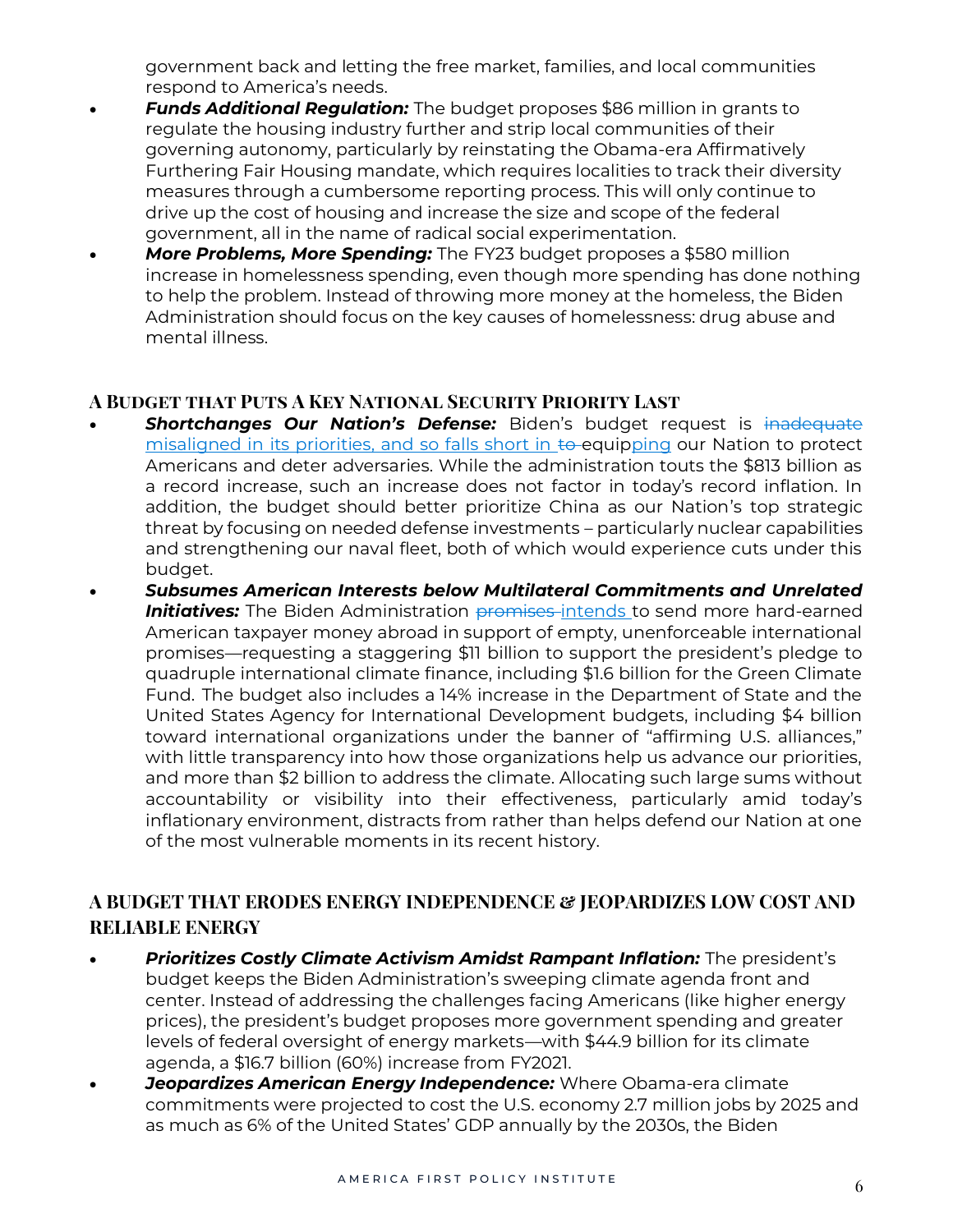Administration would double climate targets, exponentially increasing the economic and energy independence costs, which would hurt American families and workers.

• *Punishes Fossil Fuel Production, Which Hurts Americans at the Fuel Pump:* The president's FY23 budget request levies extensive tax hikes on the fossil fuel industry through eleven targeted measures, including eliminating tax breaks, not to mention corporate tax hikes. This all undermines the administration's own calls for domestic production to ramp up and risks compounding economic woes by threatening fossil industry employment, future investment, and the hopes of lower energy prices from small businesses and American families.

# **A BUDGET THAT FAILS TO DELIVER BETTER HEALTH CARE, MORE CHOICE, AND LOWER COSTS**

- *Fails to Address the Pending Medicare Part A Insolvency:* The Biden Administration's FY23 budget does nothing to ensure the health and financial security of future generations. Medicare Part A is predicted to go broke by 2026 by the Congressional Budget Office, and Social Security is projected to be unable to cover full benefits by [2034.](https://www.ssa.gov/policy/docs/ssb/v70n3/v70n3p111.html) These programs should be shored up to ensure reliability for the Seniors who depend on them.
- *Adds More Money to the CDC Despite a Fledgling Response:* The FY23 budget from the Biden Administration gives \$9.9 billion of discretionary funding to build capacity at the Centers for Disease Control and Prevention (CDC) and at state and local levels. This is a \$2.8 billion increase over the 2021 enacted level. It is proposed despite decreasing trust amongst the American people about what the CDC has said about COVID-19 during the course of the pandemic—with [polling](https://s3.documentcloud.org/documents/21184709/220027-nbc-news-january-poll.pdf) demonstrating trust declining from 69% in April 2020 to 44% in January 2022. Rather than a blank check, a better approach would be to restore confidence and enhance pandemic preparedness through the wise utilization of public health dollars and the empowerment of individuals and families with accurate information and freedom to make personal health decisions.
- *Adds Burdens on Physicians and Nurses & Prioritizes Racial Politics Over*  **Patients:** The budget gives \$470 million to "implement implicit bias training for health care providers," among other initiatives to advance politically correct notions of health equity. Healthcare providers are already overburdened by excessive government regulation, with some doctors spending [nearly half](https://www.acpjournals.org/doi/10.7326/M16-0961?articleid=2546704) their workday on recordkeeping and administrative deskwork. Further, [54% o](https://www.mayoclinicproceedings.org/article/S0025-6196(15)00716-8/fulltext)f U.S. doctors report at least one symptom of burnout. America First policies support the doctor-patient relationship and seek to lessen the bureaucratic burdens to allow clinicians to return their focus to caring for patients. The Biden Administration's budget promises \$470 million to support maternal health—but a major facet of that funding will go to "implicit bias training" for healthcare providers. The American taxpayer should not be funding racial propaganda, and money that is meant for mothers should not be used to push Far-Left racialist ideologies.
- Ignores the Dignity for Life and the Health of All Women: The Biden Administration's FY23 budget adds \$400 million, a 40% increase from the 2021 enacted level, to the Title X Family Planning program. This federal program provides birth control, family planning services, and abortion access to low-income women. The proposed funding increase comes after the Biden Administration [broadened](https://www.federalregister.gov/documents/2021/10/07/2021-21542/ensuring-access-to-equitable-affordable-client-centered-quality-family-planning-services) abortion access in Title X after the Trump Administration's [restrictions.](https://www.federalregister.gov/documents/2019/03/04/2019-03461/compliance-with-statutory-program-integrity-requirements)  Abortion not only kills one life but is also [consistently associated](https://www.ncbi.nlm.nih.gov/pmc/articles/PMC6207970/) with elevated levels of mental illness in women. The policies to expand abortion access for low-